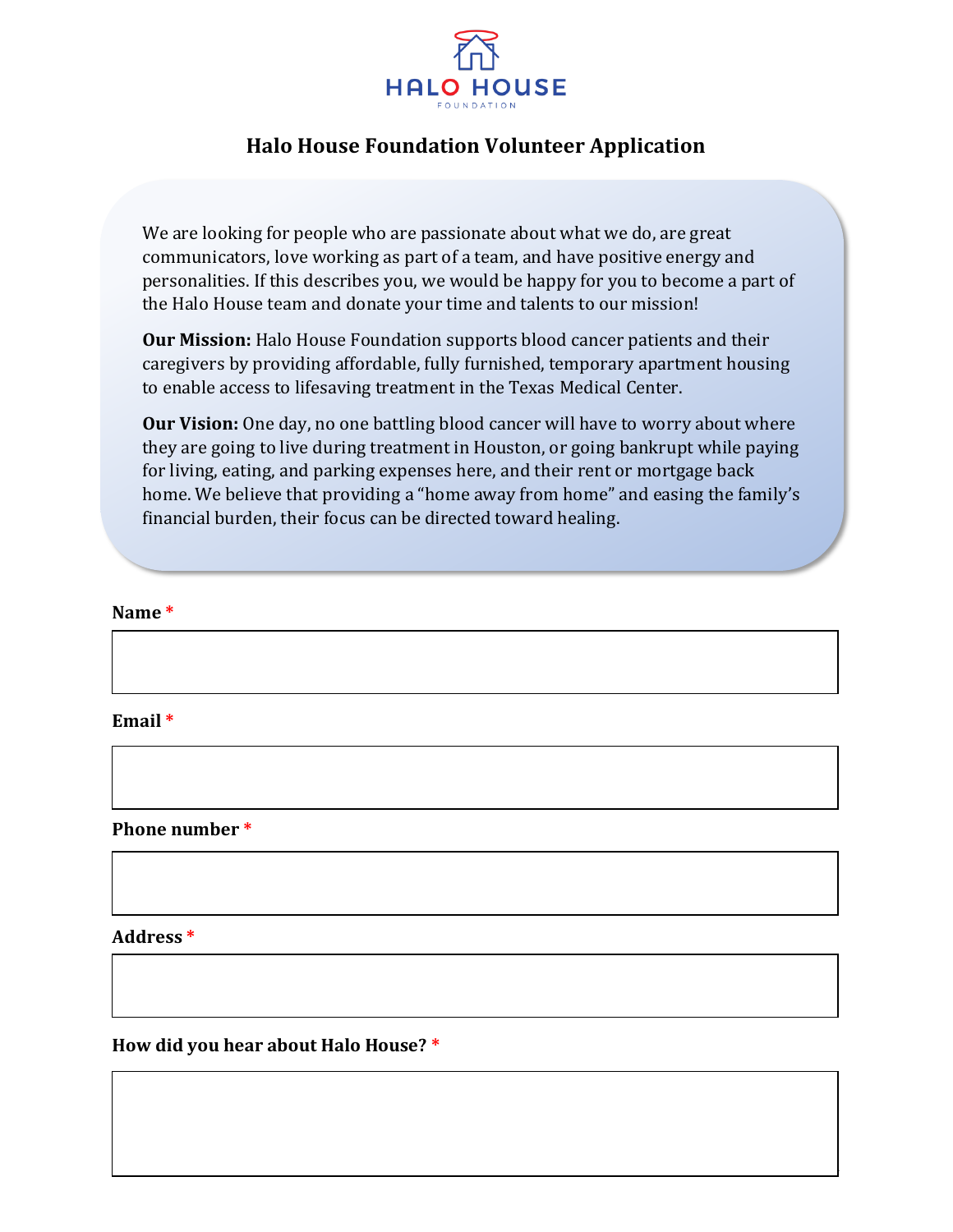

#### **Why do you want to volunteer at Halo House? \***

#### **What is your availability? (Check all that apply) \***

| Morning |  |
|---------|--|
|---------|--|

- Afternoon
- Mondays
- $\Box$  Tuesdays
- Wednesdays
- $\Box$  Thursdays
- $\Box$  Fridays

### **I am interested in volunteering: \***

- o With my group
- o On my own

#### **If volunteering with a group, please provide the following information: \***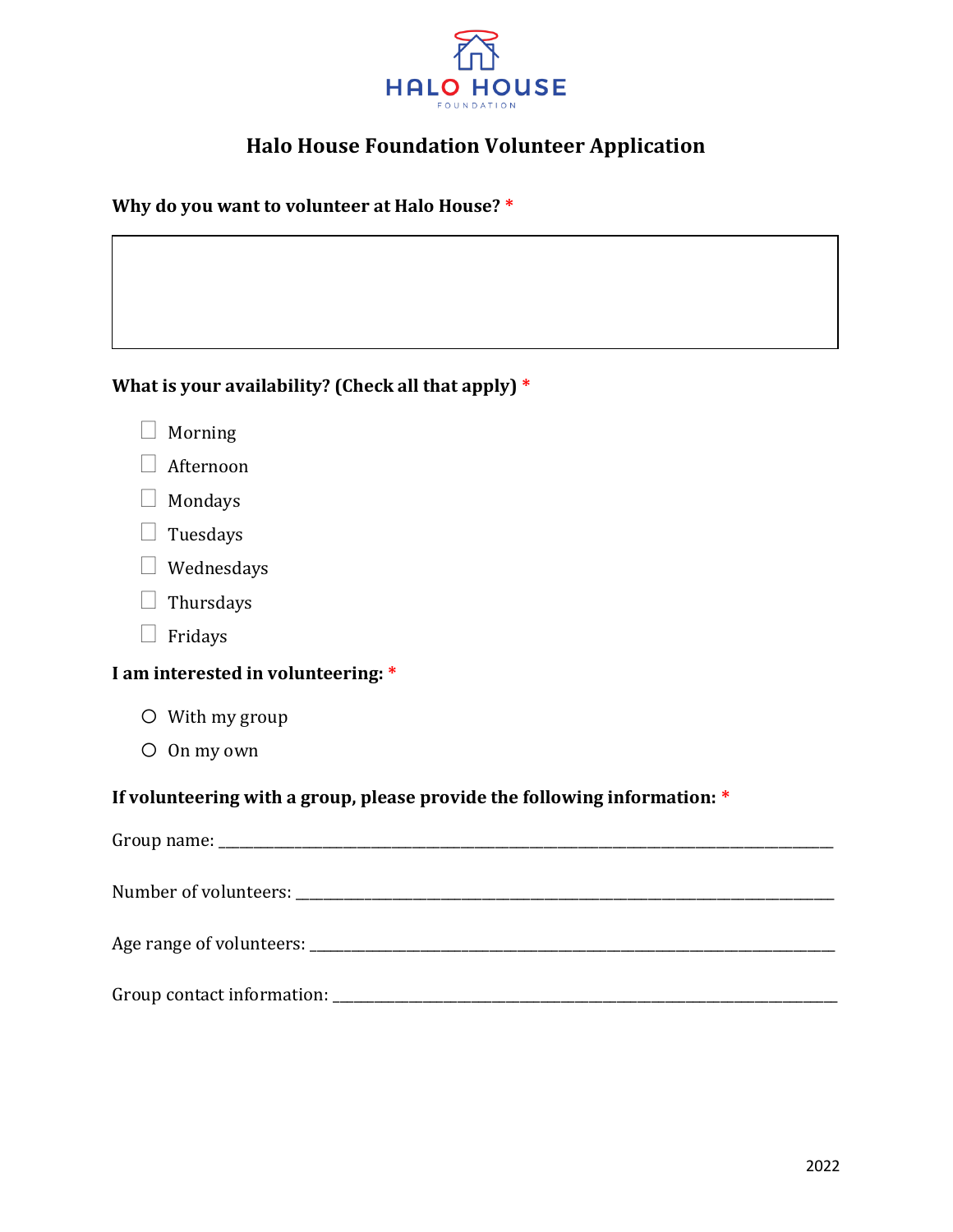

### **Which role(s) are you interested in volunteering for? (Check all that apply) \***

|  |  | $\Box$ Front desk/Administration |
|--|--|----------------------------------|
|--|--|----------------------------------|

- $\Box$  Gardening/beautification/grounds upkeep
- $\Box$  Conducting resident check ins
- $\Box$  Events (in-house, annual gala, etc.)
- $\Box$  Fundraising (grant research, corporate support, etc.)
- $\Box$  General repairs and maintenance
- $\Box$  Personalized services for patients (haircuts, massages, etc.)
- $\Box$  Small social event organizer (organize an event with your friends for Halo House)

 $\Box$  Other

#### **Where else have you volunteered and in what roles? \***

**Please summarize special skills and qualifications you have acquired from employment, volunteer work, and activities and hobbies. Please include computerrelated skills and foreign languages you speak. \***